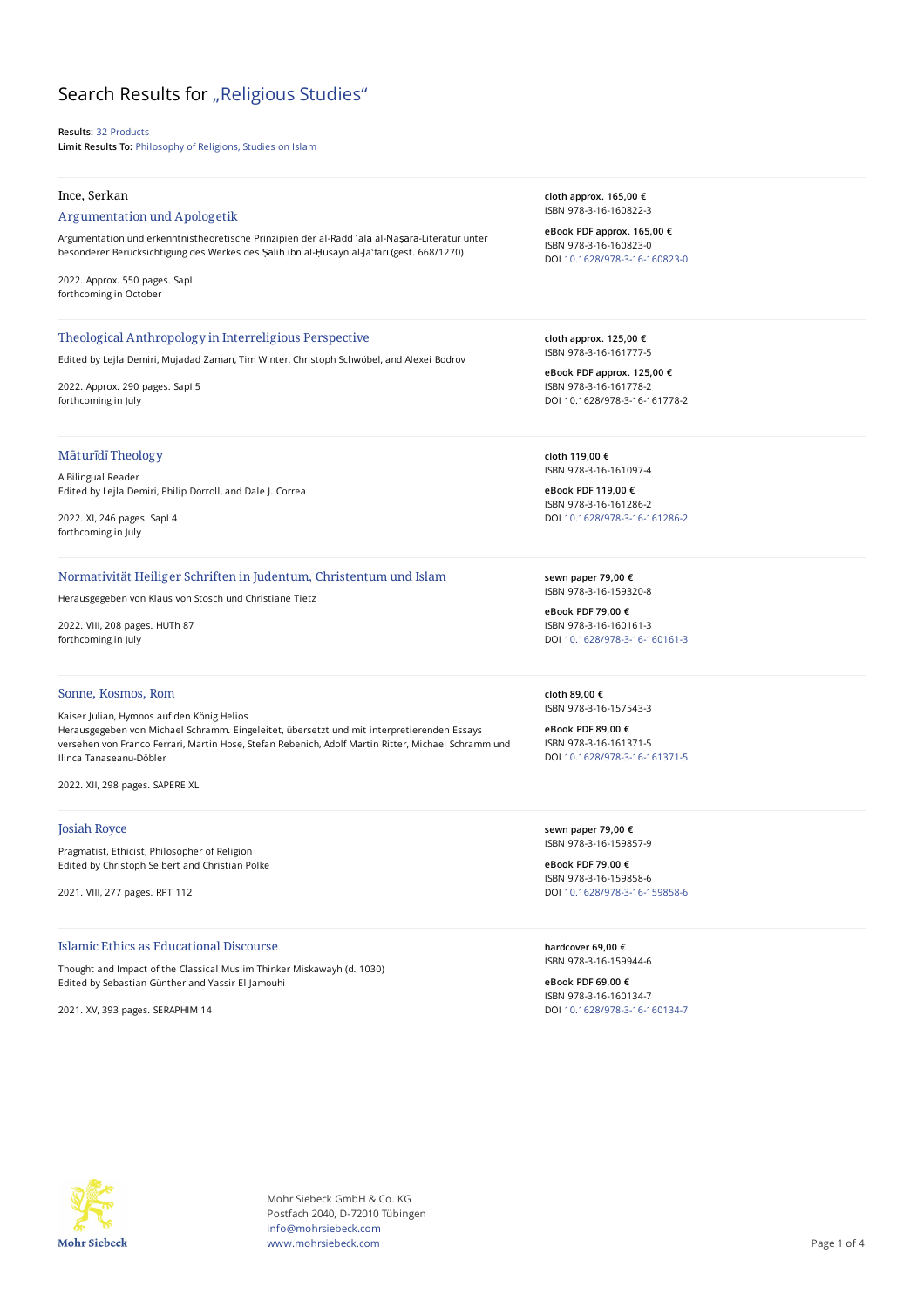#### Jerusalem – Ziel, Vision, Vorbild

Fünf Geschichten eines Erinnerungsortes in Judentum, Christentum, Islam und Baha'i Herausgegeben von Albrecht Fuess und Volker Leppin

2021. VII, 232 pages.

## Schmiedel, Ulrich

#### Terror und Theologie

Der religionstheoretische Diskurs der 9/11-Dekade

2021. XII, 436 pages. DoMo 36

### Stroumsa, Guy G.

## Religion as Intellectual Challenge in the Long Twentieth Century

Selected Essays

2021. X, 242 pages.

#### The Meaning and Power of Negativity

Claremont Studies in the Philosophy of Religion, Conference 2017 Edited by Ingolf U. Dalferth and Trevor W. Kimball

2021. IX, 369 pages. RPT 110

## Dalferth, Ingolf U.

#### Gegenwart

Eine philosophische Studie in theologischer Absicht

2021. X, 250 pages.

## Transfer and Religion

Interactions between Judaism, Christianity, and Islam from the Middle Ages to the Twentieth Century Ed. by Alexander A. Dubrau, Davide Scotto, and Ruggero Vimercati Sanseverino

2021. IX, 404 pages. SapI 3

## Ullrich, Calvin D.

## Sovereignty and Event

The Political in John D. Caputo's Radical Theology

2021. XII, 269 pages. RPT 105

#### Lesen, Deuten und Verstehen?!

Debatten über heilige Texte in Orient und Okzident Herausgegeben von Sebastian Günther und Florian Wilk

2020. VIII, 230 pages. SERAPHIM 10

## Lützen, Florian A.G. Sufitum und Theologie bei Aḥmad Ibn ʿAǧība

Eine Studie zur Methode des Religionsbegriffs

2020. XXII, 383 pages. SapI 2

**sewn paper 44,00 €** ISBN 978-3-16-160014-2

**eBook PDF 44,00 €** ISBN 978-3-16-160015-9 DOI [10.1628/978-3-16-160015-9](https://doi.org/10.1628/978-3-16-160015-9)

**sewn paper 99,00 €** ISBN 978-3-16-160794-3

**eBook PDF 99,00 €** ISBN 978-3-16-160795-0 DOI [10.1628/978-3-16-160795-0](https://doi.org/10.1628/978-3-16-160795-0)

**sewn paper 84,00 €** ISBN 978-3-16-160720-2

**eBook PDF 84,00 €** ISBN 978-3-16-160781-3 DOI [10.1628/978-3-16-160781-3](https://doi.org/10.1628/978-3-16-160781-3)

**sewn paper 89,00 €** ISBN 978-3-16-160135-4

**eBook PDF 89,00 €** ISBN 978-3-16-160136-1 DOI [10.1628/978-3-16-160136-1](https://doi.org/10.1628/978-3-16-160136-1)

**paper 34,00 €** . .<br>ISBN 978-3-16-160658-8

**eBook PDF 34,00 €** ISBN 978-3-16-160659-5 DOI [10.1628/978-3-16-160659-5](https://doi.org/10.1628/978-3-16-160659-5)

**cloth 124,00 €** ISBN 978-3-16-156241-9

**eBook PDF 124,00 €** ISBN 978-3-16-156984-5 DOI [10.1628/978-3-16-156984-5](https://doi.org/10.1628/978-3-16-156984-5)

**sewn paper 94,00 €** ISBN 978-3-16-159230-0

**eBook PDF 94,00 €** ISBN 978-3-16-159231-7 DOI [10.1628/978-3-16-159231-7](https://doi.org/10.1628/978-3-16-159231-7)

**hardcover 59,00 €** ISBN 978-3-16-159491-5

**eBook PDF 59,00 €** ISBN 978-3-16-159850-0 DOI [10.1628/978-3-16-159850-0](https://doi.org/10.1628/978-3-16-159850-0)

**cloth 154,00 €** ISBN 978-3-16-159074-0

**eBook PDF 154,00 €** ISBN 978-3-16-159075-7 DOI [10.1628/978-3-16-159075-7](https://doi.org/10.1628/978-3-16-159075-7)



Mohr Siebeck GmbH & Co. KG Postfach 2040, D-72010 Tübingen info@mohrsiebeck.com www.mohrsiebeck.com **Page 2 of 4**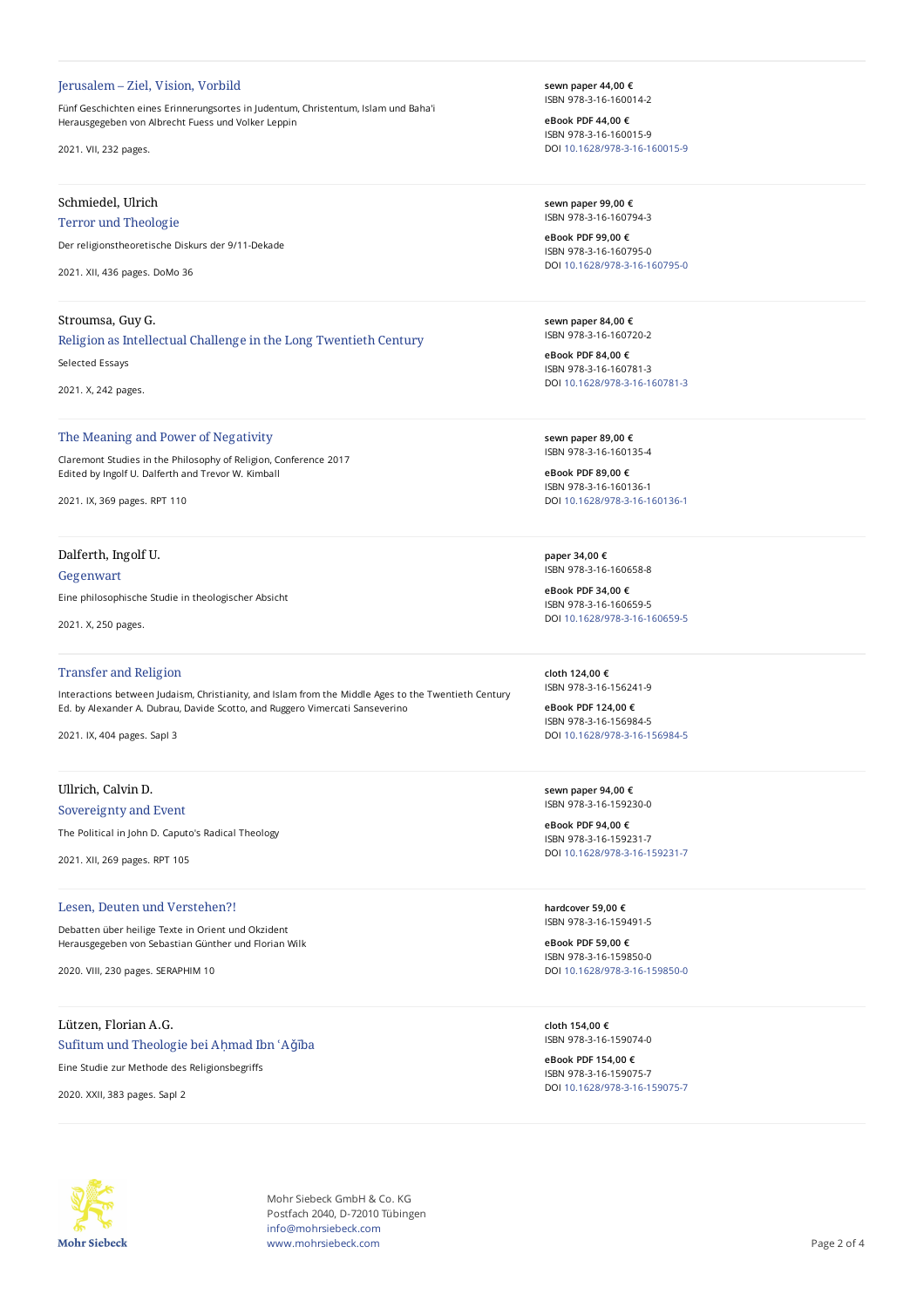#### Blasphemie

Anspruch und Widerstreit in Religionskonflikten Herausgegeben von Matthias D. Wüthrich, Matthias Gockel und Jürgen Mohn

2020. XI, 437 pages. RDR 1

## van Hoogstraten, Marius

#### Theopoetics and Religious Difference

The Unruliness of the Interreligious: A Dialogue with Richard Kearney, John D. Caputo, and Catherine Keller

2020. XI, 259 pages. RPT 104

#### Melichar, Hannes Gustav

## Die Objektivität des Absoluten

Der ontologische Gottesbeweis in Hegels »Wissenschaft der Logik« im Spiegel der kantischen Kritik

2020. X, 593 pages. CM 23

#### Love and Justice

Consonance or Dissonance? Claremont Studies in the Philosophy of Religion, Conference 2016 Ed. by Ingolf U. Dalferth and Trevor W. Kimball

2019. IX, 367 pages. RPT 101

## Mather, Cotton

#### Biblia Americana

America's First Bible Commentary. A Synoptic Commentary on the Old and New Testaments. Volume 2: Exodus – Deuteronomy Edited, with an Introduction and Annotations, by Reiner Smolinski

2019. XXII, 1461 pages.

## Barniske, Friedemann

## Hegels Theorie des Erhabenen

Grenzgänge zwischen Theologie und philosophischer Ästhetik

2019. XI, 412 pages. BHTh 192

## Liberale Theologie heute – Liberal Theology Today

Hrsg. v./Ed. by Jörg Lauster, Ulrich Schmiedel und/and Peter Schüz

2019. VIII, 401 pages. DoMo 27

## Niehoff, Maren R.

#### Philon von Alexandria

Eine intellektuelle Biographie Übersetzt von Claus-Jürgen Thornton und Eva Tyrell

2019. XIII, 346 pages.

**hardcover 84,00 €** ISBN 978-3-16-155899-3

**eBook PDF** ISBN 978-3-16-159551-6 DOI [10.1628/978-3-16-159551-6](https://doi.org/10.1628/978-3-16-159551-6)

**sewn paper 84,00 €** ISBN 978-3-16-159800-5

**eBook PDF 84,00 €** ISBN 978-3-16-159801-2 DOI [10.1628/978-3-16-159801-2](https://doi.org/10.1628/978-3-16-159801-2)

**sewn paper 109,00 €** ISBN 978-3-16-156916-6

**eBook PDF 109,00 €** ISBN 978-3-16-156917-3 DOI [10.1628/978-3-16-156917-3](https://doi.org/10.1628/978-3-16-156917-3)

**sewn paper 89,00 €** ISBN 978-3-16-156666-0

**eBook PDF 89,00 €** ISBN 978-3-16-156667-7 DOI [10.1628/978-3-16-156667-7](https://doi.org/10.1628/978-3-16-156667-7)

**cloth 229,00 €** ISBN 978-3-16-158946-1

**cloth 109,00 €** ISBN 978-3-16-156736-0

**eBook PDF 109,00 €** ISBN 978-3-16-156737-7 DOI [10.1628/978-3-16-156737-7](https://doi.org/10.1628/978-3-16-156737-7)

**sewn paper 99,00 €** ISBN 978-3-16-157660-7

**eBook PDF 99,00 €** ISBN 978-3-16-157661-4 DOI [10.1628/978-3-16-157661-4](https://doi.org/10.1628/978-3-16-157661-4)

**sewn paper 29,00 €** ISBN 978-3-16-156298-3

**eBook PDF 29,00 €** ISBN 978-3-16-158354-4 DOI [10.1628/978-3-16-158354-4](https://doi.org/10.1628/978-3-16-158354-4)



Mohr Siebeck GmbH & Co. KG Postfach 2040, D-72010 Tübingen info@mohrsiebeck.com www.mohrsiebeck.com **Page 3 of 4**